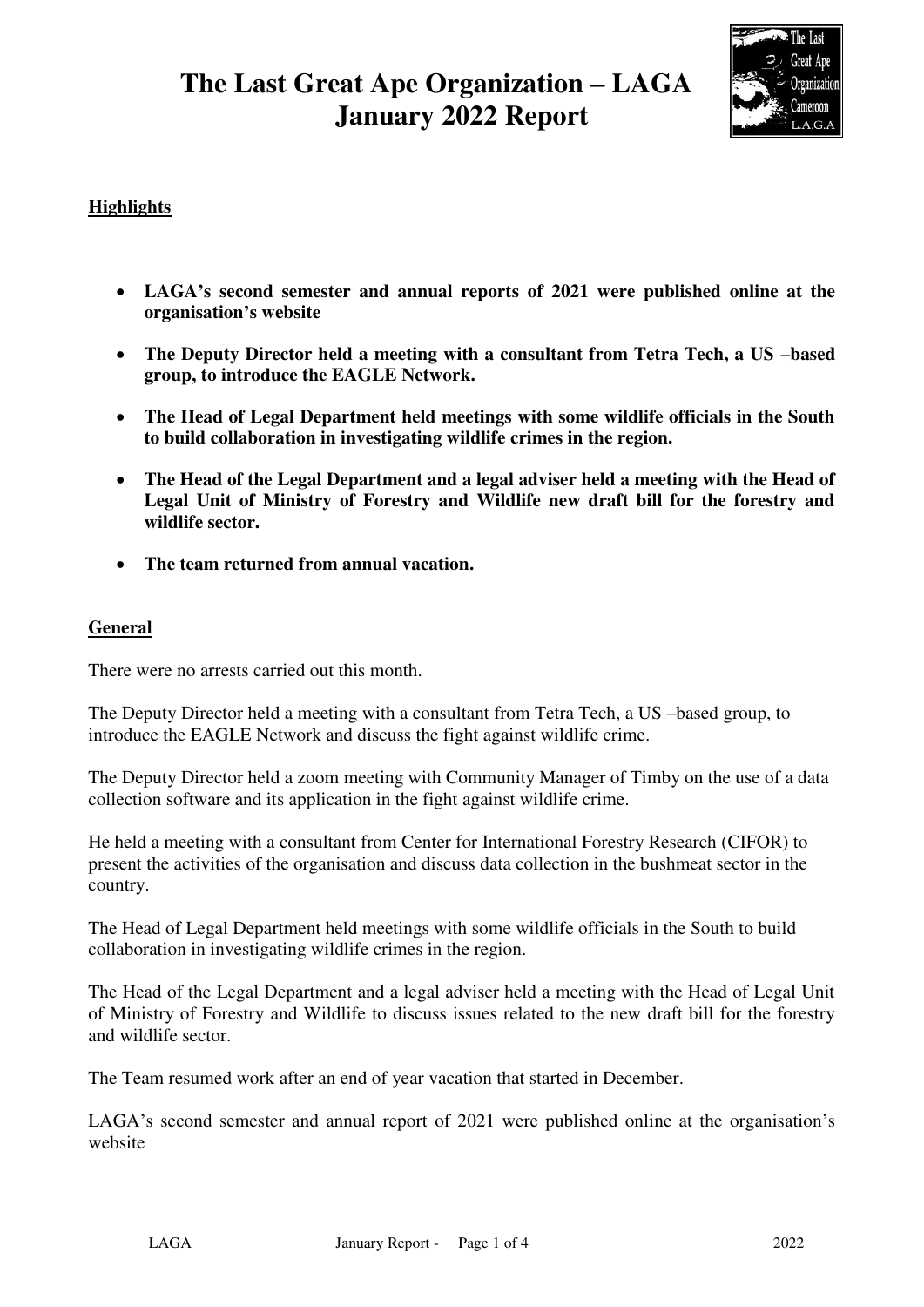# **Investigations**

- **4 investigation missions** out in **4 Regions** out of 10 of Cameroon including: Littoral, West, South and East Regions.
- The investigation department resumed work after a leave period.

#### *Investigations Table*

| $\ldots$ . $\ldots$ . $\ldots$ . $\ldots$ . $\ldots$ |                |                          |                               |  |  |  |  |
|------------------------------------------------------|----------------|--------------------------|-------------------------------|--|--|--|--|
| Investigation<br><b>Missions</b>                     | <b>Regions</b> | <b>No. of Operations</b> | No of traffickers<br>arrested |  |  |  |  |
|                                                      |                |                          |                               |  |  |  |  |

### **Operation**

No operations were carried out during the month because only a couple of investigation missions were carried out shortly after resumption of work by the LAGA team following an end of year vacation.

#### **Legal**

- LAGA Legal Department carried out **6 missions** out of Yaounde Centre Region: 1 in Ebolowa (South), 1 in Djoum (South), 1 in Ambam (South), 1 in Douala (Littoral), 1 in Nanga Eboko (Centre), and 1 in Bafang (West).
- There are **14 traffickers behind bars this month:** 5 in East region, 2 in South region, 1 in Centre and 6 in West region.
- **23 cases** were followed up by the Legal Department this month.
- **17 cases** were scheduled in court this month.
- **1 trafficker** was convicted this month.
- **Prosecutions**: There was 1 court ruling this month.
	- **24/01/2022:** The Court of First Instance found the accused **PENE YOKO Armel guilty and sentenced him to 2 months in prison and to pay 920,250 FCFA as fines and 79.750 FCFA as court fees . He was also ordered to pay 1,000,000 FCFA as damages.**

He was arrested in Nanga-Eboko on the 17/11/2021 for illegal possession of 86kg of pangolin scales and a baby baboon.

 **21/01/2021:** The Ambam Court of First Instance found the accused **MOHAMADOU Ibrahim guilty and sentenced him to 4 months in prison and to pay 1,000,000 FCFA as fines and 60,000,000 FCFA as damages.** 

He was arrested in Ambam on the 21/10/2020 for illegal possession of 626 kg of ivory tusks.

 **25/01/2021:** The Kribi Court of First Instance found the accused **BEMEHIHE Clara Rosalie guilty and sentenced her to a one-month imprisonment term and to pay 500,000 FCFA as damages.**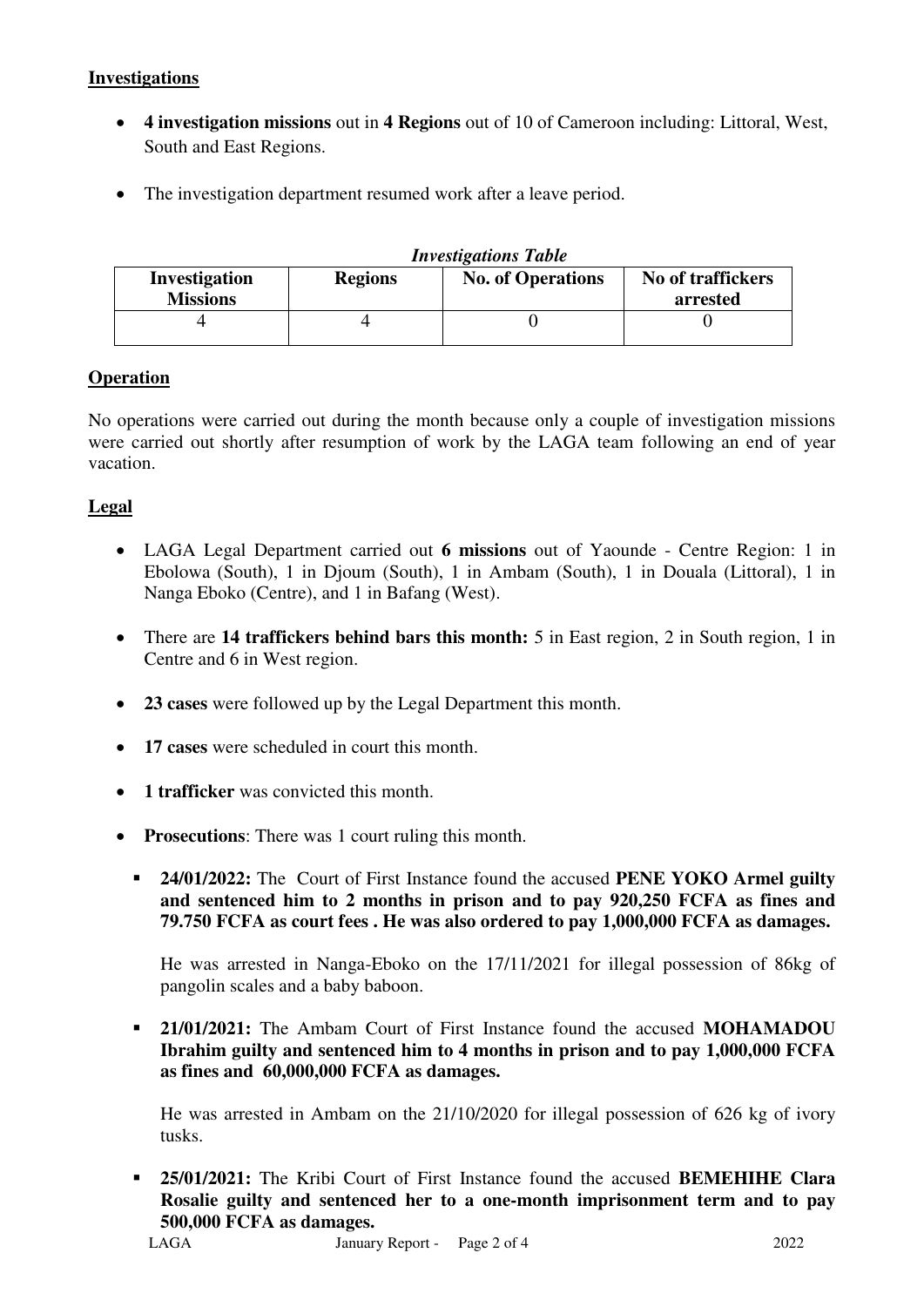She was arrested in Kribi on the 10/12/2020 for illegal possession of a mandrill.

- **Appeal:** An appeal was filed this month in the case of **MOHAMADOU Ibrahim i**n the South Court of Appeal.
- The Head of the Legal Department and a legal adviser held a meeting with the Head of Legal Unit of Ministry of Forestry and Wildlife to discuss issues related to the new draft bill that shall govern the sector.

### *Legal Table*

| No of<br><b>Missions (Out</b><br>of Centre<br><b>Region</b> ) | <b>No of Court</b><br><b>Judgements</b> | No of<br><b>Traffickers</b><br><b>Given</b><br><b>Prison</b><br><b>Sentence</b> | <b>Prison term</b><br>(in months) | No of<br><b>Traffickers</b><br><b>Sanctioned</b><br>(No prison<br>sentence) | No of<br><b>Appeals</b><br>lodged | No of<br><b>Cases</b><br><b>Tried</b> in<br><b>Courts</b> |
|---------------------------------------------------------------|-----------------------------------------|---------------------------------------------------------------------------------|-----------------------------------|-----------------------------------------------------------------------------|-----------------------------------|-----------------------------------------------------------|
| 6                                                             | 3                                       | 3 traffickers                                                                   | 2 months $x1$                     |                                                                             |                                   | 17                                                        |
|                                                               |                                         |                                                                                 | $4$ months x 1<br>month $x1$      |                                                                             |                                   |                                                           |

### **Media**

No media pieces were produced and published this month, however, the department has in place plans and efforts to ensuring that the situation is adjusted next month.

### **External Relations and Policy**

- The Deputy Director held a meeting with a consultant from Tetra Tech, a US-based group, to introduce the EAGLE Network and discuss the fight against wildlife crime.
- The Deputy Director held a zoom meeting with Community Manager of Timby on the use of a data collection software and its application in the fight against wildlife crime.
- He held a meeting with a consultant from Center for International Forestry Research (CIFOR) to present the activities of the organisation and discuss data collection in the bushmeat sector in the country.
- The Head of the Legal Department held a meetin with the Attorney General in Douala to discuss legal strategies on a case pending at the Appeal Court.
- A legal adviser held a meeting with the Attorney General in Ebolowa to discus legal strategies on a case pending at the Appeal Court.
- A legal adviser held a meeting with the Djoum State Counsel to discuss an ongoing case at his jurisdiction.
- Another adviser hela a meeting with the State Counsels in Ambam and Bafang, respectively, to discuss legal strategies concerning matters pending before their repective courts

### **Management**

- The entire team resumed work after an annual 3-week vacation.
- LAGA's second semester and annual reports 2020 were published online at [www.laga](http://www.laga-enforcement.org/)[enforcement.org](http://www.laga-enforcement.org/) .